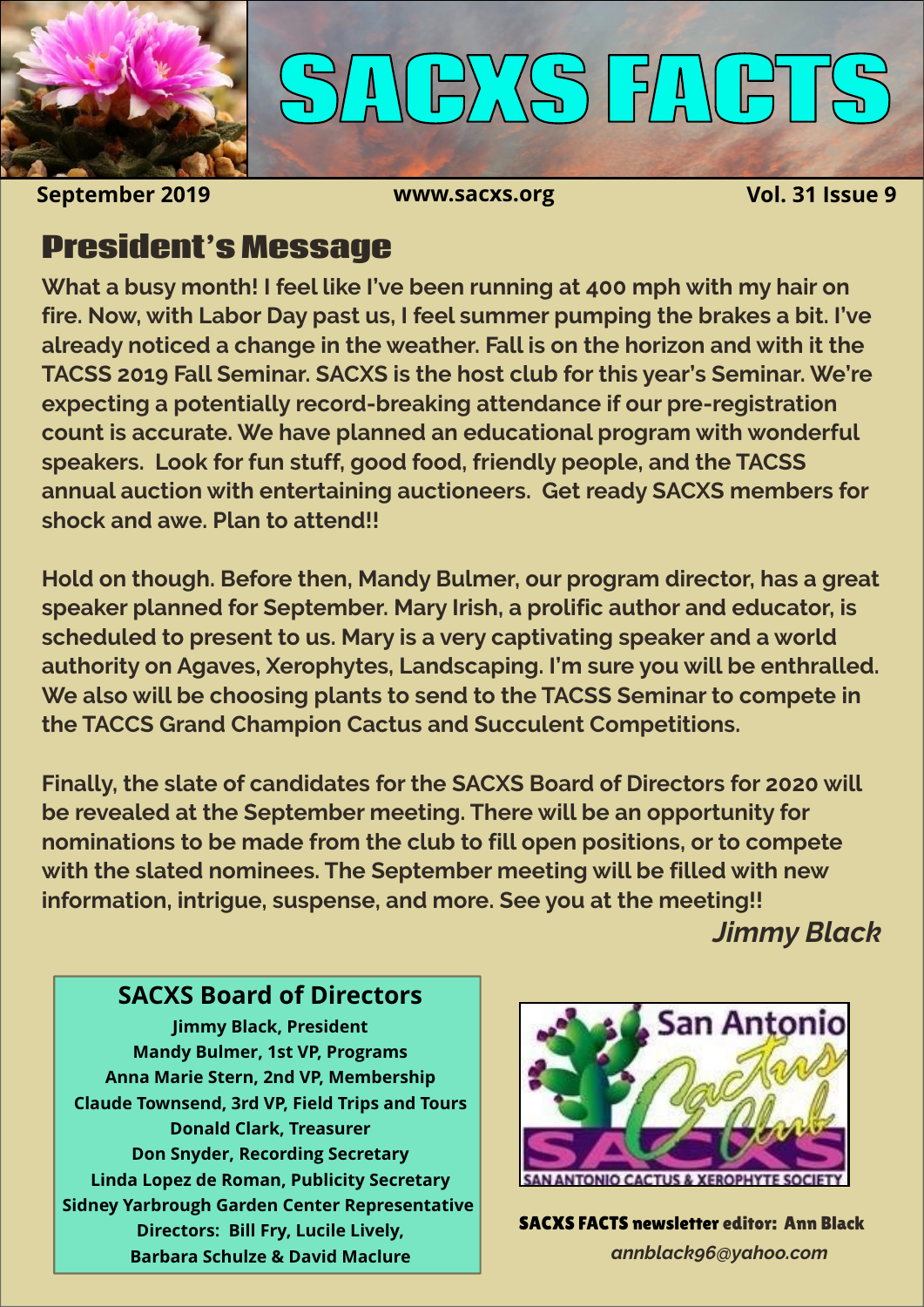## **Meeting Information**



#### **The September meeting is scheduled for Wednesday, 9-18-19**

**at the San Antonio Garden Center 3342 North New Braunfels** *Social time* **6;45pm** *Meeting Begins at* **7:15pom**

#### **September Auction Plant Assignments**

*Please bring a plant or xerophyte-related item valued at ten dollars or more. Thank You!!* **Maggie Gregoire, Charles Grimes Robert Guernsey, Jay Guerra Joey Gutierrez**



#### **Speaker Bio:** *MARY IRISH*

**Mary Irish is a garden writer, lecturer and educator. She lived and worked in Arizona for 25 years. She is a native Texan who returned in 2012 and until her retirement in the spring of 2019 worked at the San Antonio Botanical Garden managing the Garden's plant sale program. She and her husband Gary live in Castroville, Texas - a historic town in the South Texas plains.** 

**She is the author with Gary Irish of** *Agaves, Yuccas and Related Plants* **(Timber Press, 2000),** *Gardening in the Desert* **(University of Arizona Press, 2000),** *Arizona Gardener's Guide*

**(Cool Springs Press, 2003),** *Month by Month Gardening in the Desert Southwest* **(Cool Springs Press, 2003) with a revised edition entitled** *Gardening in the Desert of Arizona* **in 2008,** *Perennials for the Southwest***, (Timber Press, 2006),** *Trees and Shrubs* 



*for the Southwest* **(Timber Press, 2008),** *A Place All Our Own (***University of Arizona Press, 2012),**  *Texas Getting Started Garden Guide*  **(Cool Springs Press, 2013)**  and with Judith Phillips Arizona-*New Mexico Getting Started Garden Guide (***Cool Springs Press, 2014). Mary has worked as a consultant on projects for the Sunnyland** 

**Administrative Center, Sunnyland Center and Gardens in Rancho Mirage, California, Myriad Botanical Garden in Oklahoma City, downtown plantings for the City of** 

**Scottsdale, the Xeriscape Demonstration Garden in Glendale, Arizona, as well for numerous homeowner associations and private gardens. She served as the Director of Public Horticulture at the Desert Botanical Garden in Phoenix for 11 years ending in 1999. She has served on the Board of the Arizona Nursery Association for 10 years, Native Seeds/SEARCH for 3 years and Boyce Thompson Arboretum for 9 years, 6 as the Chair. She has a B.A. from the University of Texas and a M.S. in Geography from Texas A&M.**

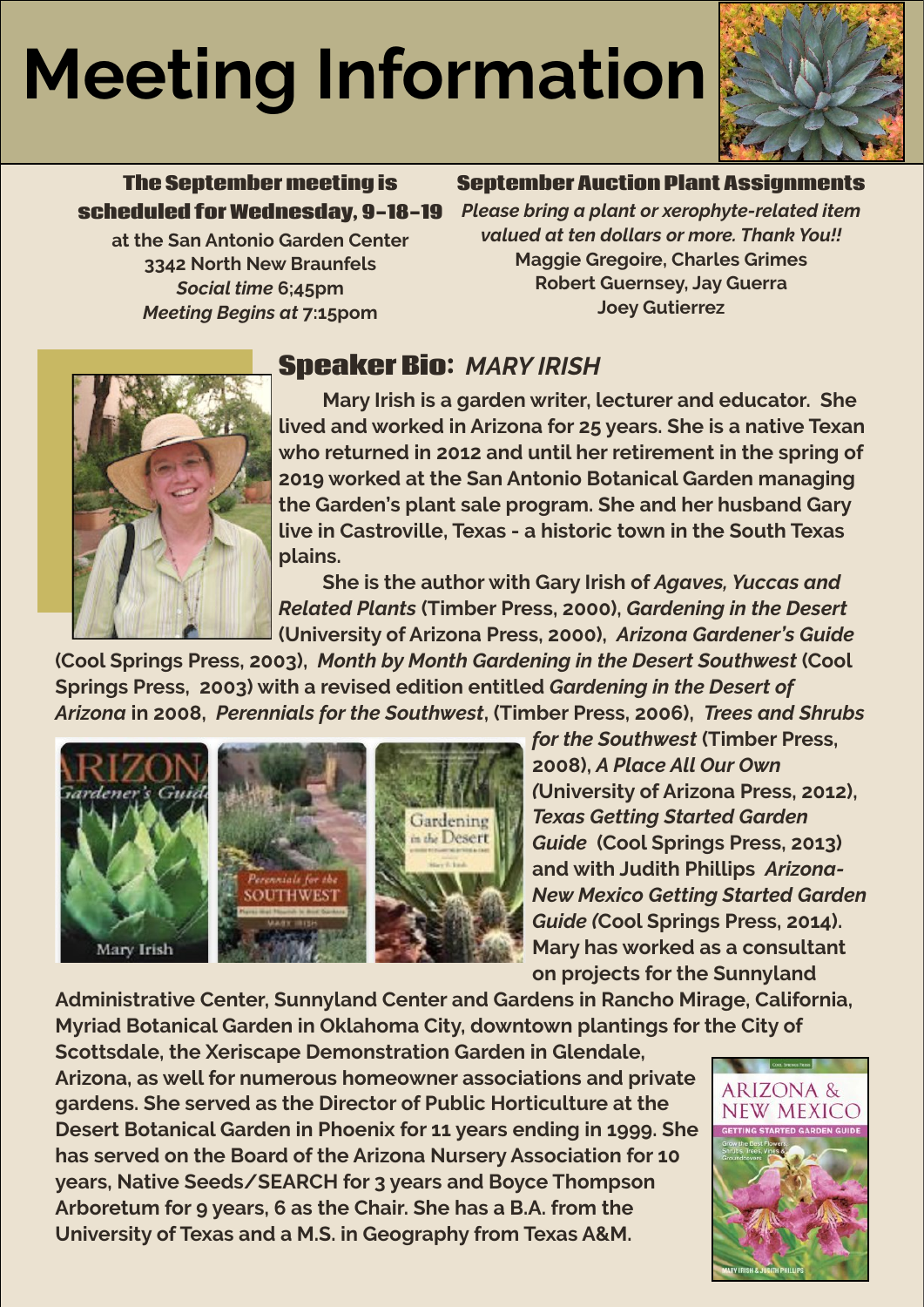

### **SPECIAL RAFFLE**

**There will be a specimen succulent available in a special raffle at the September meeting.** 

**The featured plant is a succulent,**  *Kalanchoe beharensis cv.* **Maltese Cross. It has greenish-brown, fuzzy, wavy leaves. This specimen is approximately 16 in. tall. Staged in an unusual, textured, green ceramic vase. Ticket prices for the special raffle: \$1.00 each or 6 tickets for \$5.00.** 

**We are also having a show plant judging. Some of the board members will bring plants for the judging. Paul Kibler and Lucile Lively, certified judges from SACXS, will score the plants using a prepared scorecard. Members are also encouraged to scrutinize the entries and select their choice for best cactus and best succulent. You will be able to find out how your selection compares with the certified judge's selections. The two winning judged plants will be entered as the representative SACXS entries into the TACSS State Grand Champion Contest to be held during the TACSS Seminar at the Garden Center on 10-5-19. The entries from SACXS will complete with entries from all of the TACSS affiliate societies. During the TACCS seminar, you can cast your vote for the State Grand Champion Cactus and State Grand Champion Succulent.**

**Our October meeting program will focus on selecting, preparing, and staging cactus and succulents for Show entries or just as a focal point of your own private collection. You will receive instruction on presenting your own plants with a critical eye.** 



**Barbara Schulze**